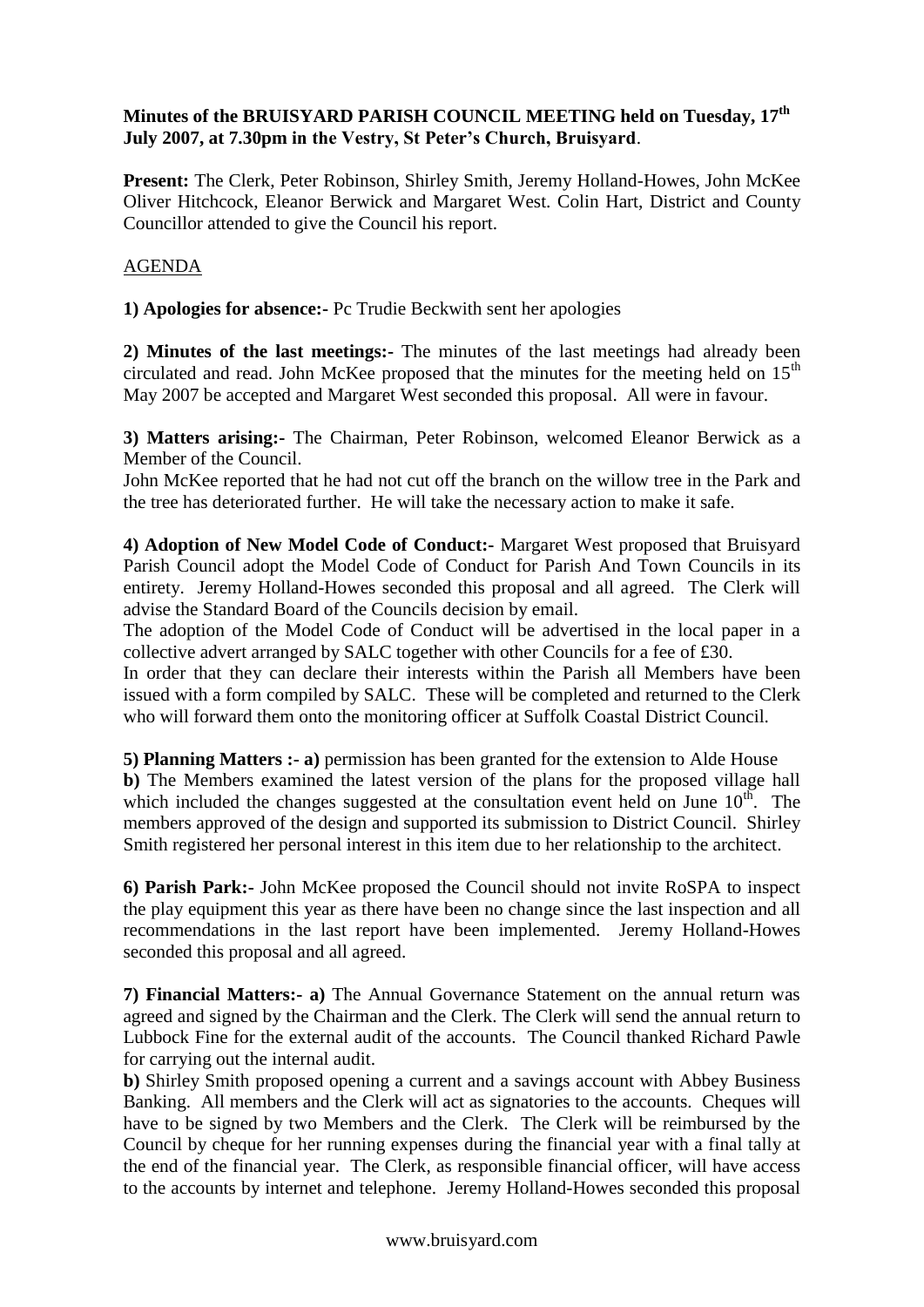and all agreed. The Clerk read the data protection statement on the application form to the Members. Members were given the personal information pages of the application form to complete and details of their customer identification requirements for the accounts. These will be returned to the Clerk as soon as possible and she will complete all other sections of the application form and send it off to Abbey Business together with two cheques of £50 to open the accounts. The cheques will be written and signed by members when required.

**c)** John McKee proposed that the fee of £265 for the planning application for the village hall be paid to Suffolk Coastal District Council. Eleanor Berwick seconded this proposal and all agreed. A cheque was duly written and signed. It will be forwarded to Robert Smith to be included with the planning application.

**d**) The cheque to Suffolk Acre to cover insurance from  $1<sup>st</sup>$  June to  $30<sup>th</sup>$  September was for £83.73. All agreed this was in order.

**8) Report from the Village Hall Committee:-** RSA Geotechnics informed the village hall committee that the Environment Agency would need to be satisfied that the proposed development passes the 'Sequential Test' as set out in the Environment Agency's Planning Policy Statement 25 (PPS 25). A letter from the Parish Council Chairman was needed stating that all alternative development sites in the village outside the possible flood areas (defined as Zone 1) had been investigated and rejected with good reason. Peter Robinson sent a letter to RSA Geotechnics (with copies for Robert Smith, architect and the EA). The RSA Geotechnics flood risk assessment survey would not be completed until week commencing 6 August – this was due to additional survey work being undertaken so the application will be filed with Suffolk Coastal District Council in the second week of August.

The Clerk read the final design and access statement for the design of the hall to the members. The Members agreed to endorse these documents.

The consultation barbeque held on Sunday 10 June was a success with some very useful feedback on the 2 designs received from the attendees. The main comments received were;

- Scheme 2 preferred
- A WC accessible from outside the building was not recommended

- More ladies WCs

- A stage with storage underneath at the west end of the hall rather than storage cupboards.

The final plans were drawn up by Robert Smith and approved with a few changes to the toilet layout at the meeting on  $11<sup>th</sup>$  July.

John Gibb has been in contact with the East Anglian Daily Times regarding an article to publicise the new Village Hall and had received a positive response. He offered to draft an article outlining the activities underway and the need in the Village for a community centre.

The Committee had agreed that 'Aldeside Hall' would be used as a temporary working name for the planning submission and a final name for the hall would be chosen at a latter date by a competition in the village.

A letter addressed to Robert Rous outlining the terms and conditions for the lease for the car park area which would be acceptable to the Parish Council was studied and approved unaltered. It was agreed the Clerk should sent the letter to Robert Rous.

The next meeting of the committee is scheduled for  $15<sup>th</sup>$  August2007.

**9) Highways:- a)** Susie Marshall of Low Road has reported the use of that road by large lorries to Environment and Transport and they have sent the Parish Council copies of the correspondence between them and the owners of Bridge Works requesting that they ask any delivery lorries going to and from the premises to avoid Low Road. The Clerk will